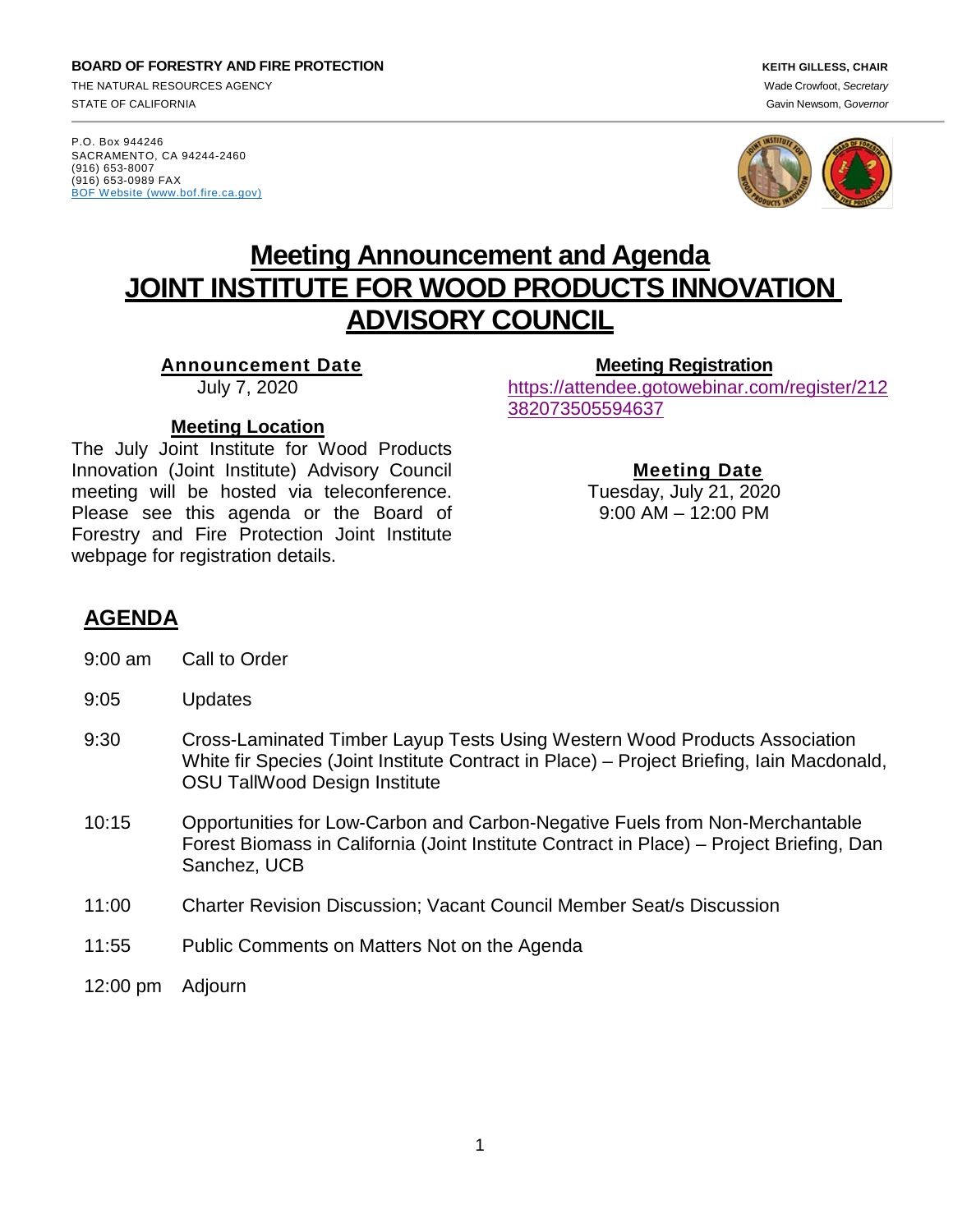P.O. Box 944246 SACRAMENTO, CA 94244-2460 (916) 653-8007 (916) 653-0989 FAX [BOF Website \(www.bof.fire.ca.gov\)](http://www.bof.fire.ca.gov/)



# **IMPORTANT JOINT INSTITUTE MEETING INFORMATION**

**PLEASE NOTE: DUE TO THE UNPRECEDENTED COVID-19 VIRUS AND GOVERNOR'S EXECUTIVE ORDERS N-25-20, N-29-20, AND N-33-20, THE BOARD WILL, FOR THE DURATION OF THIS EMERGENCY, BE MODIFYING ITS NORMAL BOARD, COMMITTEE, AND WORKSHOP PROCEDURES. PLEASE SEE BELOW FOR DETAILS.**

## **CONTACT INFORMATION**

Those requiring further information regarding this meeting notice may contact Katie Harrell, State Board of Forestry and Fire Protection, P.O. Box 944246, Sacramento, CA, 94244-2460; (916) 698- 1035. This meeting notice and webinar registration information is also available in electronic format on the [Joint Institute for Wood Products Innovation](https://bof.fire.ca.gov/board-committees/joint-institute-for-wood-products-innovation/) webpage (https://bof.fire.ca.gov/boardcommittees/joint-institute-for-wood-products-innovation/[\).](file://fphq01/Root/Data/Board_of_Forestry/Board%20Business/Agendas%20and%20Minutes/1%20Agendas/2019/.%20) 

#### **GoToWebinar**

GoToWebinar.com will be used to conduct the July 2020 Joint Institute Advisory Council teleconference meeting. Pursuant to Executive Order N-29-20, Joint Institute and Advisory Council members will be participating remotely. The public may provide public comment during the public comment periods, and otherwise observe remotely in accordance with Bagley-Keene Open Meetings Act as described below. If the GoToWebinar teleconference is interrupted or terminated for any reason and cannot be restored quickly and without the loss of attendees and participating members, the meeting will be terminated and rescheduled. Board staff will address teleconference participants prior to normal Institute business to provide guidance on meeting format and stakeholder participation via teleconference.

Submitting A Comment: During the meeting, all participants will be muted by the meeting organizer. Participants will have an option to submit a comment, either by writing the comment or by directly addressing the members verbally. To submit a written comment, type the text of the comment in the "Questions" pane of the GoToWebinar interface. To submit a comment by verbally addressing the members, select the "Raise Hand" icon on the left-hand side of the GoToWebinar interface. The meeting organizer will call you by name and unmute you so you can address the Institute members. If you are commenting verbally, please be sure to unmute your phone or device. An example image of the GoToWebinar interface, with the "Raise Hand" icon and "Questions" pane in bold, is in Figure 1 at the end of this agenda. If your comment relates to an agenda item, please indicate your request to comment at the beginning of or during the consideration of that agenda item to ensure comments relate to the agenda item being discussed. If your comment relates to a topic not otherwise on the agenda, please indicate your request to comment during the Public Comment period, which will occur at the end of the meeting. The meeting organizer will manage the queue of comments. In addition, please see the section on Submission of Written Materials for information on submitting other written materials.

# **PERSONS WITH DISABILITIES**

Pursuant to the Americans with Disabilities Act, individuals who, because of a disability, need special assistance to observe and participate in a State Board of Forestry and Fire Protection or a committee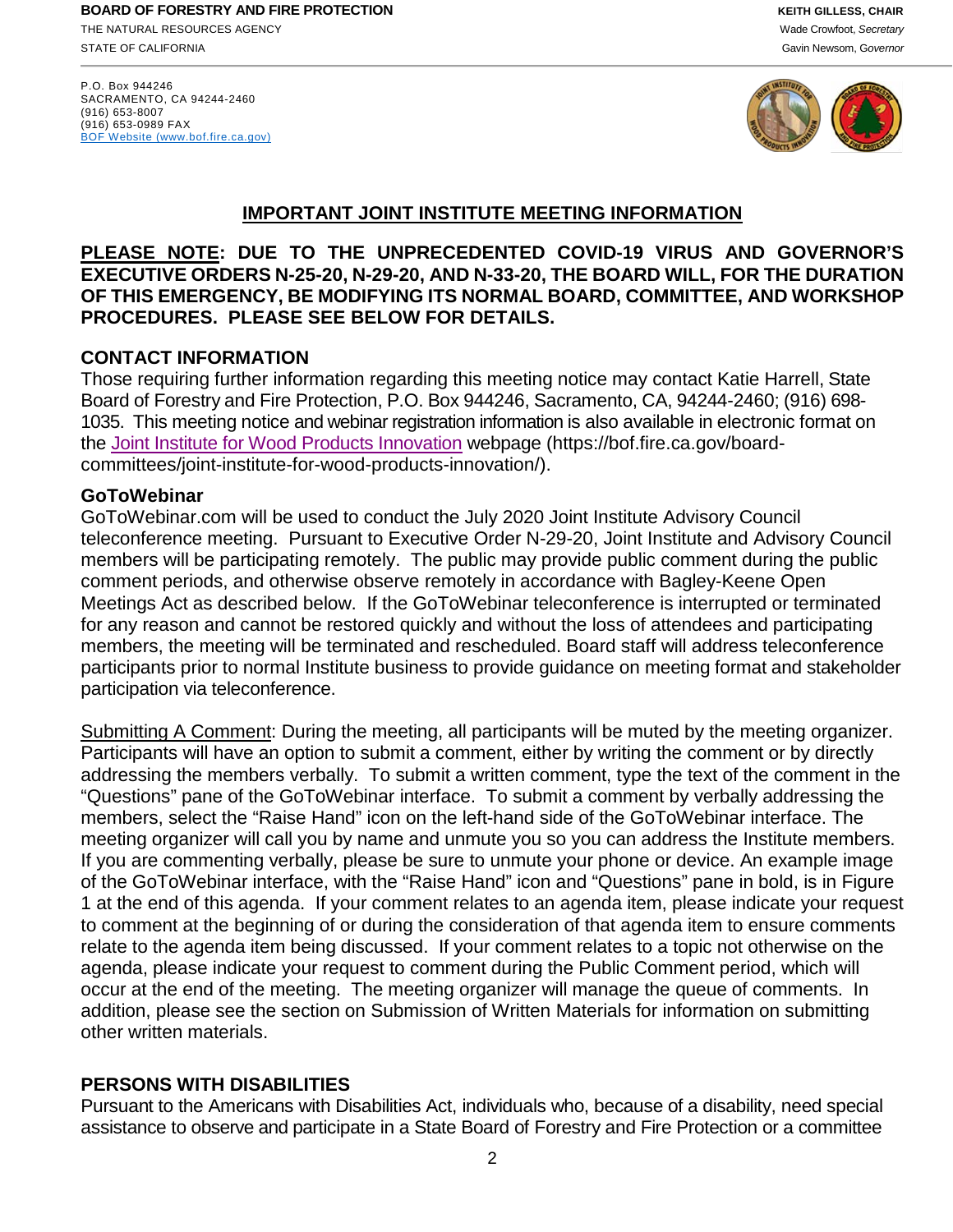**BOARD OF FORESTRY AND FIRE PROTECTION** *KEITH GILLESS, CHAIR* THE NATURAL RESOURCES AGENCY Wade Crowfoot, *Secretary* STATE OF CALIFORNIA Gavin Newsom, Governor California Gavin Newsom, Governor California Gavin Newsom, Governor

P.O. Box 944246 SACRAMENTO, CA 94244-2460 (916) 653-8007 (916) 653-0989 FAX [BOF Website \(www.bof.fire.ca.gov\)](http://www.bof.fire.ca.gov/)



meeting may request assistance by sending an email to Matt Dias, Executive Officer, at [matt.dias@bof.ca.gov](mailto:matt.dias@bof.ca.gov) or by calling (916) 653-8007. Requests should be made one week in advance whenever possible. Upon receipt of a request for reasonable modification or accommodation from individuals with disabilities, the Board will swiftly resolve the request consistent with the Americans with Disabilities Act.

## **SUBMISSION OF WRITTEN MATERIALS**

The public is encouraged to comment on any item on the agenda. The Institute may accept written materials as public comment on agenda items if feasible and if received prior to the deadline below. However, to ensure a public comment is considered by the Institute during the discussion of the agenda item, please attend the meeting and provide the comment directly to the Institute, or if the meeting is only being held telephonically or otherwise electronically, please register for the meeting and provide your comment in accordance with the instructions included herein. You may submit your comments by one of the following methods (only one is necessary):

**E-mail:** [publiccomments@bof.ca.gov](mailto:publiccomments@bof.ca.gov) **Fax:** (916) 653-0989

**U.S. mail:** Board of Forestry and Fire **Protection** PO Box 944246 Sacramento, CA 94244-2460

**All written materials shall be due no later than 3 business days prior to the scheduled meeting unless there is a date specified on a specific hearing notice pursuant to the Administrative Procedures Act (Chapter 3.5 (commencing with § 11340), Part 1, Division 3, Title 2, of the Government Code). Timely submittal of written materials provides Board staff and Committee members the opportunity to familiarize themselves with content of written documents. Note that depending on the volume of written materials received, Board staff and Committee members may not be able to review all materials received prior to the public meeting. Written materials received after the deadline above will not be considered. Written materials submitted may be posted online by Board staff to allow for public inspection. All written materials submitted will be considered part of the public record. To ensure comments and other materials submitted comply with the Board's website posting requirements, please provide all comments and materials in a format that satisfies the Americans with Disabilities Act (ADA) and applicable Web Content Accessibility Guidelines (WCAG). Comments and materials that do not satisfy these requirements will be accepted, but will not be posted to the Board's website.** 

# **WHEN WILL AN AGENDA ITEM BE HEARD?**

The Institute begins each meeting at the time listed on the Meeting Notice and generally considers each agenda item in the sequence listed; however, the Institute may take any agenda item out of order as time permits.